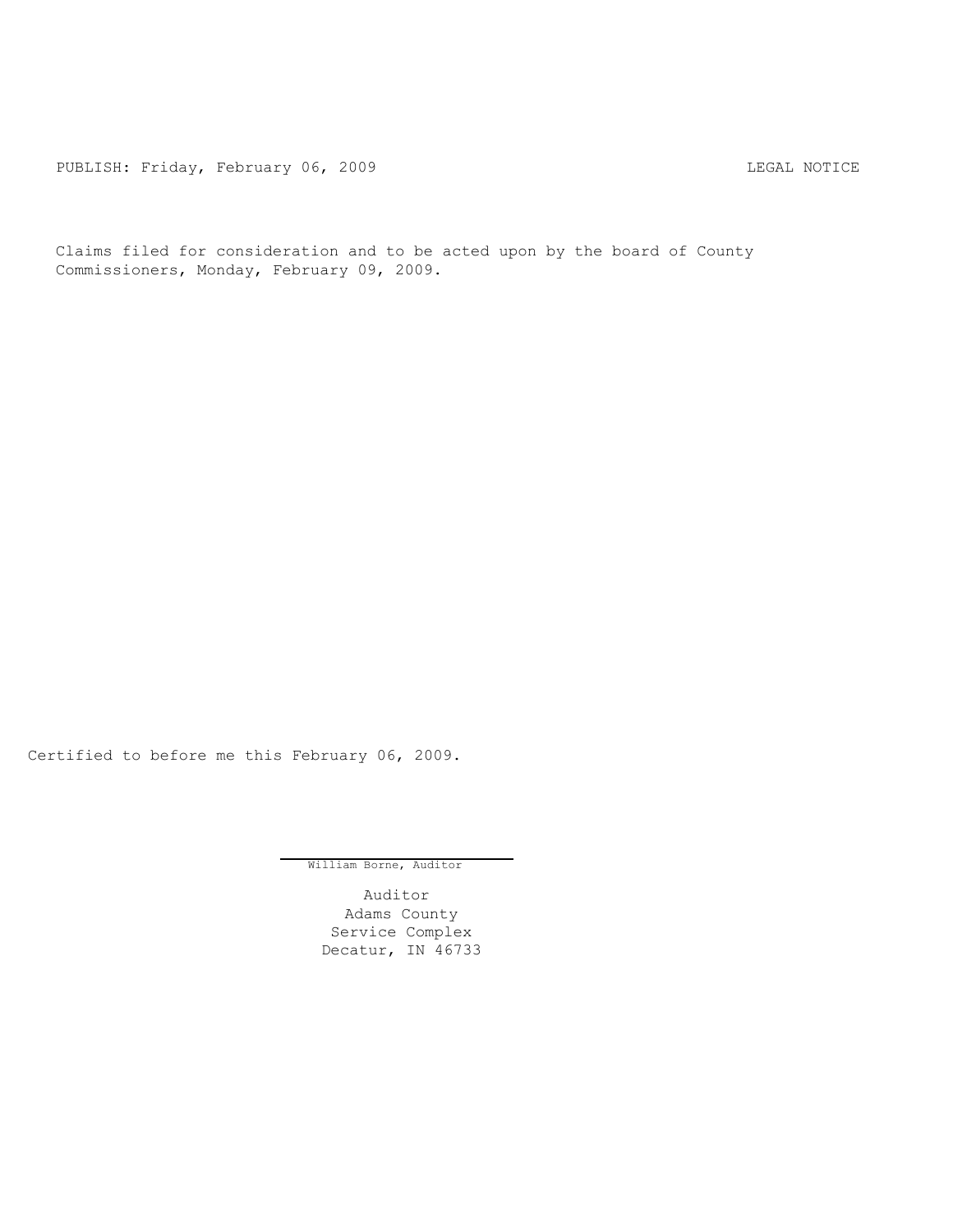

## **Claims Docket for Newspaper Adams County, Indiana**

## For Period: **12/23/2008** to **1/20/2009**

*313 W. Jefferson St. Decatur, IN 46733 (219) 724-2600*

## Date Claims to be Paid: **2/9/2009**

| Vendor                               | Amount    | Vendor                         | Amount    |
|--------------------------------------|-----------|--------------------------------|-----------|
| Adams County Auto Supply             | 1,221.09  | Adams Memorial Hospital        | 68,095.52 |
| Adams County Solid Waste             | 5.54      | <b>Adams County Treasurer</b>  | 44,381.93 |
| Indiana Michigan Power               | 9,099.29  | American Health Care           | 624.87    |
| Applied Industrial Techno            | 164.96    | Appraisal Research Corpor      | 3,687.50  |
| Arnold Lumber Company                | 848.57    | Baker And Sons Plumbing &      | 96.00     |
| Barker And Sons Wrecker S            | 265.00    | <b>Berne Police Department</b> | 250.00    |
| Berne Tri-Weekly News                | 738.62    | Hoosier Blue Flame             | 136.50    |
| Brateman's                           | 2,438.97  | Butler, Fairman, & Seufer      | 8,250.00  |
| Bowers, Charles                      | 2,302.92  | Chet's Pest Control            | 120.00    |
| Cintas Location #338                 | 86.42     | City Of Berne                  | 1,200.00  |
| City Of Decatur                      | 697.13    | Decatur True Value             | 107.94    |
| <b>Complete Printing Service</b>     | 620.05    | Computer Systems, Inc.         | 1,462.16  |
| Craigville Telephone Comp            | 119.60    | Decatur Daily Democrat         | 774.09    |
| Decatur Dental Service               | 131.00    | Kiess, Duane A.                | 50.00     |
| <b>Emergency Radio Service</b>       | 908.00    | Everett Refrigeration & E      | 162.50    |
| Fort Wayne Newspapers, In            | 45.50     | Geneva Police Department       | 35.00     |
| Gordon Food Service                  | 6,868.31  | Grimm's Auto                   | 315.31    |
| Haywood Printing Company             | 260.67    | Hilty Engine Service           | 116.80    |
| I C O Training Fund                  | 8.00      | Imaging Office Systems, I      | 206.72    |
| Indiana State Police Trai            | 83.00     | Innovative Concepts            | 65.78     |
| K-Mart                               | 791.95    | Kiess Electric                 | 144.28    |
| Lehman Feed Mill                     | 172.50    | Busse, Louise                  | 8.63      |
| Manatron                             | 38,749.00 | Gresla, Mark S. Md             | 420.25    |
| Mark's Heating                       | 49.95     | McBride And Son Welding        | 145.00    |
| Meshberger Brothers Stone            | 45,290.19 | Nipsco                         | 10,985.20 |
| Park Center, Inc.                    | 6.00      | Parrish Electric Motor Sp      | 123.12    |
| Miller, Patrick                      | 200.00    | Pitney-Bowes                   | 456.00    |
| Portland Motor Parts, Inc.           | 17.16     | McIntosh, Rhonda L.            | 223.96    |
| Roto-Rooter                          | 430.00    | Selking International          | 617.47    |
| Shell Fleet Plus                     | 15.00     | Sherwin-Williams               | 29.68     |
| Siemens Building Technolo            | 11,402.00 | Baumann, Steve                 | 50.00     |
| <b>Summit Radiology</b>              | 79.00     | Swiss Plaza Hardware And       | 8.99      |
| Smith, Teryl R.                      | 35.00     | Journal Gazette                | 182.00    |
| Print Shop                           | 4,931.39  | Fox, Thomas E.                 | 43.36     |
| Sheets, Thomas Wade                  | 1,704.00  | <b>Tractor Supply Company</b>  | 106.48    |
| Tri-State First Aid                  | 54.55     | Two Brothers Generator Se      | 1,500.00  |
| U.S. Postmaster                      | 10,984.00 | Underground Pipe & Valve,      | 93.95     |
| Wal-Mart / GEMB                      | 335.51    | Welder Services, Inc.          | 45.72     |
| West Payment Center                  | 1,388.75  | Witham Toxicology Laboratory   | 1,307.00  |
| D & D Auto Repair                    | 943.21    | Christopher E. Harvey          | 387.16    |
| Burry, Herman, Miller, Brown         | 3,988.20  | Swiss City Veterinary          | 450.00    |
| National Serv-All                    | 189.99    | Wulliman, J. Sue               | 753.21    |
| Embarq                               | 7,097.67  | Imi Irving Material, Inc.      | 167.76    |
| J. L. Manufacturing & Fab.           | 459.00    | Patrick Norton                 | 182.24    |
| CMC, LLC                             | 9,177.00  | Judith E. Affolder             | 1,015.32  |
| Tom Magnan                           | 176.60    | Thyssenkrupp Elevators         | 557.38    |
| Dave Luginbill Excavating & Trucking | 920.00    | Myers Furniture                | 720.00    |
| Hobart Sales And Service             | 263.45    | Waste Management               | 149.85    |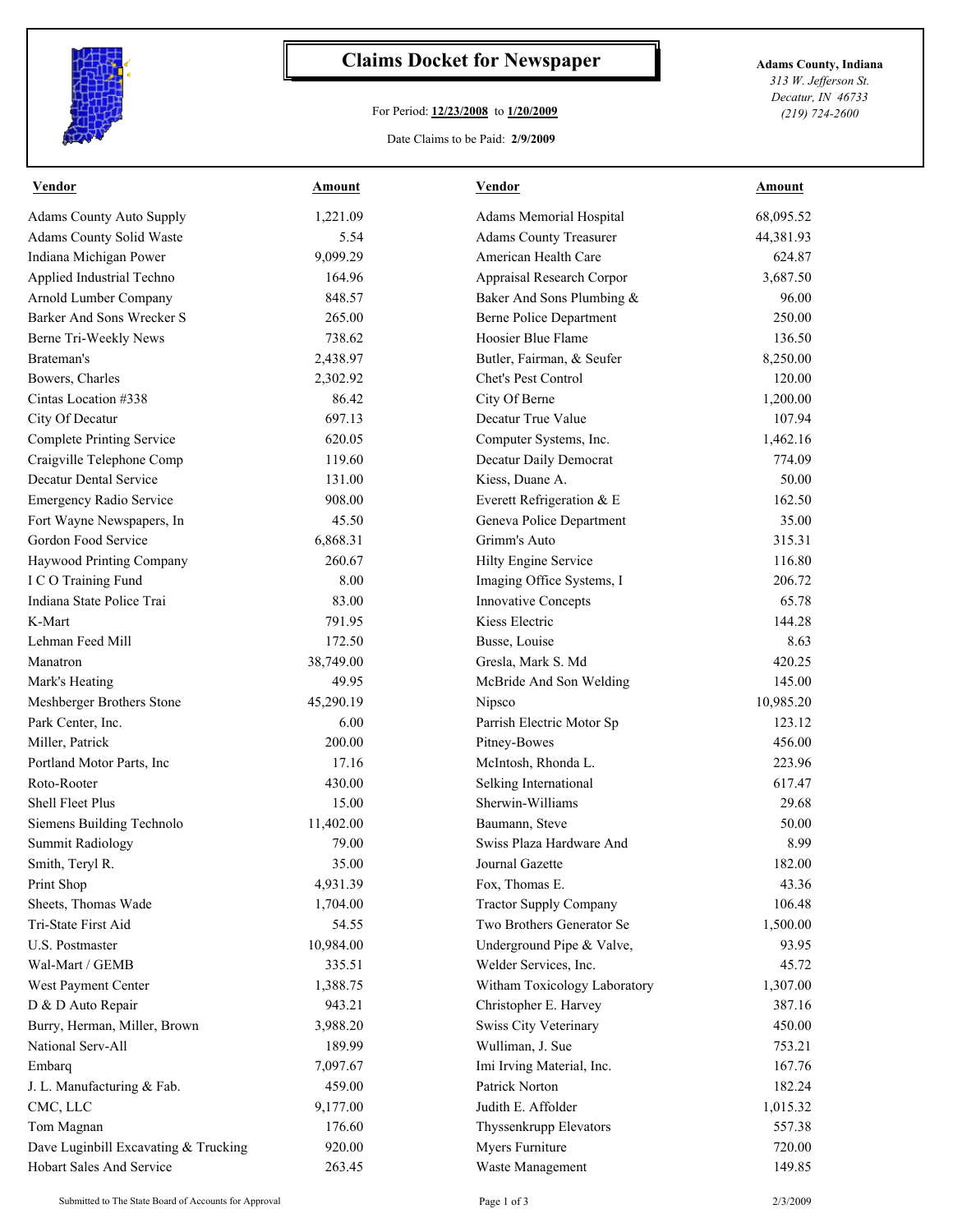| Tri County Excavating                    | 6,910.00  | Don Myers Plumbing                    | 417.92     |
|------------------------------------------|-----------|---------------------------------------|------------|
| B & K Hydraulics                         | 10.00     | Alissa D. Mountz                      | 9.15       |
| Adams County Soil & Water                | 14,680.00 | City Of Decatur Park Depa             | 3,483.33   |
| Cargill, Inc.                            | 7,864.79  | Swiss Perfection Llc                  | 46.66      |
| Indiana County Auditor's                 | 635.31    | Berne Chamber Of Commerce             | 90.00      |
| Bob's Locksmith Shop                     | 198.11    | <b>Us Postal Service</b>              | 1,422.60   |
| W. A. Jones And Son                      | 206.70    | Adams County Historical Society       | 4,000.00   |
| Dr. Michael Ainsworth                    | 157.50    | C & P Machine                         | 354.56     |
| Chad W. Sprunger                         | 1,155.45  | Zurcher Tire, Inc.                    | 716.49     |
| Matthew Bender                           | 326.50    | International Assoc. Asse             | 175.00     |
| Kristina Buckner                         | 22.00     | Boiler & Pressure Vessel              | 212.00     |
| Lexis-Nexis                              | 221.00    | Benicomp, Inc                         | 105,539.96 |
| Indiana County Treasurers                | 241.77    | Onlyinternet.Net Broadband & Wireless | 3,300.00   |
| Hunts Appliance Service                  | 80.00     | Harvest Land Co-op                    | 17,250.95  |
| <b>United Parcel Service</b>             | 200.00    | Pepper L York                         | 82.72      |
| Wal-Mart                                 | 46.40     | Adam B. Eguia                         | 240.07     |
| <b>Adams County Truck Repair</b>         | 1,838.30  | Bradley & Associates                  | 647.00     |
| Advanced Imaging Solutions, Inc.         | 676.26    | Law Enforcement Training Board        | 108.50     |
| A/R Blumberg Excelsior                   | 250.00    | Hasler, Inc.                          | 195.00     |
| Impac                                    | 47.00     | Treasurer, State of Indiana           | 1,416.00   |
| Adams County Sheriff                     | 263.00    | Indiana County Surveyor's Association | 25.00      |
| Harvest Land Co-op                       | 71.21     | National Pen Corporation              | 139.35     |
| VoMac Trucks Sales & Service             | 602.86    | Michael G. Werling                    | 337.50     |
| Fort Wayne Diesel Service                | 180.57    | Connie Ellenberger                    | 17.60      |
| Kim A. Fruechte                          | 164.40    | Kelly Werich                          | 48.40      |
| Troyer's                                 | 2,124.28  | Noble County Auditor                  | 6.00       |
| <b>ASAP</b> Software                     | 34,802.64 | American Express                      | 185.45     |
| Indiana Prosecuting Attorneys Council    | 30.00     | McKesson Medical - Surgical           | 811.20     |
| Geneva Chamber of Commerce               | 50.00     | <b>GIS Product Solutions</b>          | 11,304.80  |
| Bi-County Services, Inc                  | 3,276.00  | <b>NAPWDA</b>                         | 45.00      |
| Alpine Falls, Inc.                       | 134.27    | William Borne                         | 75.00      |
| Dell Marketing                           | 958.00    | Jeter Systems Corporation             | 1,456.54   |
| Extinguisher Co. No. 1                   | 93.00     | <b>IVRA</b>                           | 25.00      |
| Verizon Wireless                         | 140.12    | <b>Stationair's Express</b>           | 139.08     |
| SunGard Public Secctor                   | 38,498.78 | Moore Medical Corporation             | 115.84     |
| Schwartz Blacksmith, LLC                 | 140.95    | CDW Government, Inc.                  | 118.00     |
| Indiana Office of Technology             | 338.81    | Cochran Distributing                  | 80.00      |
| <b>First National Bank</b>               | 60.00     | Cintas Location #G64                  | 1,273.25   |
| Marco Developments, LLC                  | 1,050.00  | Farm Plan                             | 24.19      |
| LBH Chemical & Industrial                | 1,097.60  | James E. Taylor, DDS                  | 349.00     |
| Mediacom                                 | 839.70    | Jeremy Wetter                         | 42.68      |
| Julie A. Harkless                        | 760.68    | Richard F. Thompson                   | 153.56     |
| IN Assoc. of Co. Supervisors & Engineers | 40.00     | <b>IKON Office Solutions</b>          | 2,348.52   |
| Office Depot                             | 560.56    | Decatur Ace Hardware                  | 775.32     |
| Verizon North                            | 195.03    |                                       |            |
|                                          |           | Primco, Inc.                          | 8,773.25   |
| Walgreens                                | 3.98      | First Response                        | 50.00      |
| Star Insurance - Decatur                 | 100.00    | Moss                                  | 9,125.00   |
| Timothy L. Barkey                        | 559.68    | <b>Strategic Solutions</b>            | 2,213.75   |
| O'Reilly Auto Parts                      | 1,254.16  | Scottsdale Insurance Company          | 541.40     |
| Adams County Amateur Radio Club          | 25.00     | Phil Eicher                           | $50.00\,$  |
| <b>Embarq Communications</b>             | 300.37    | Pauline Dick                          | 100.00     |
| Global Gov't/Ed                          | 10,357.88 | Vince Quinones                        | 264.02     |
| Brenda Alexander                         | 90.64     | Anna Steiner                          | 50.00      |
| Classic Marble and Stone                 | 136.00    | Tom Magnan-Cans for CoPays            | 184.46     |
| Midwest Maintenance, Inc.                | 12,077.10 | Harris Computer Systems               | 19,301.54  |
| <b>Classics Plus Auto Sales</b>          | 269.90    | Central Customer Charges              | 894.29     |
| Fresh Encounter Corporate                | 360.70    | <b>NALF</b>                           | 84.00      |